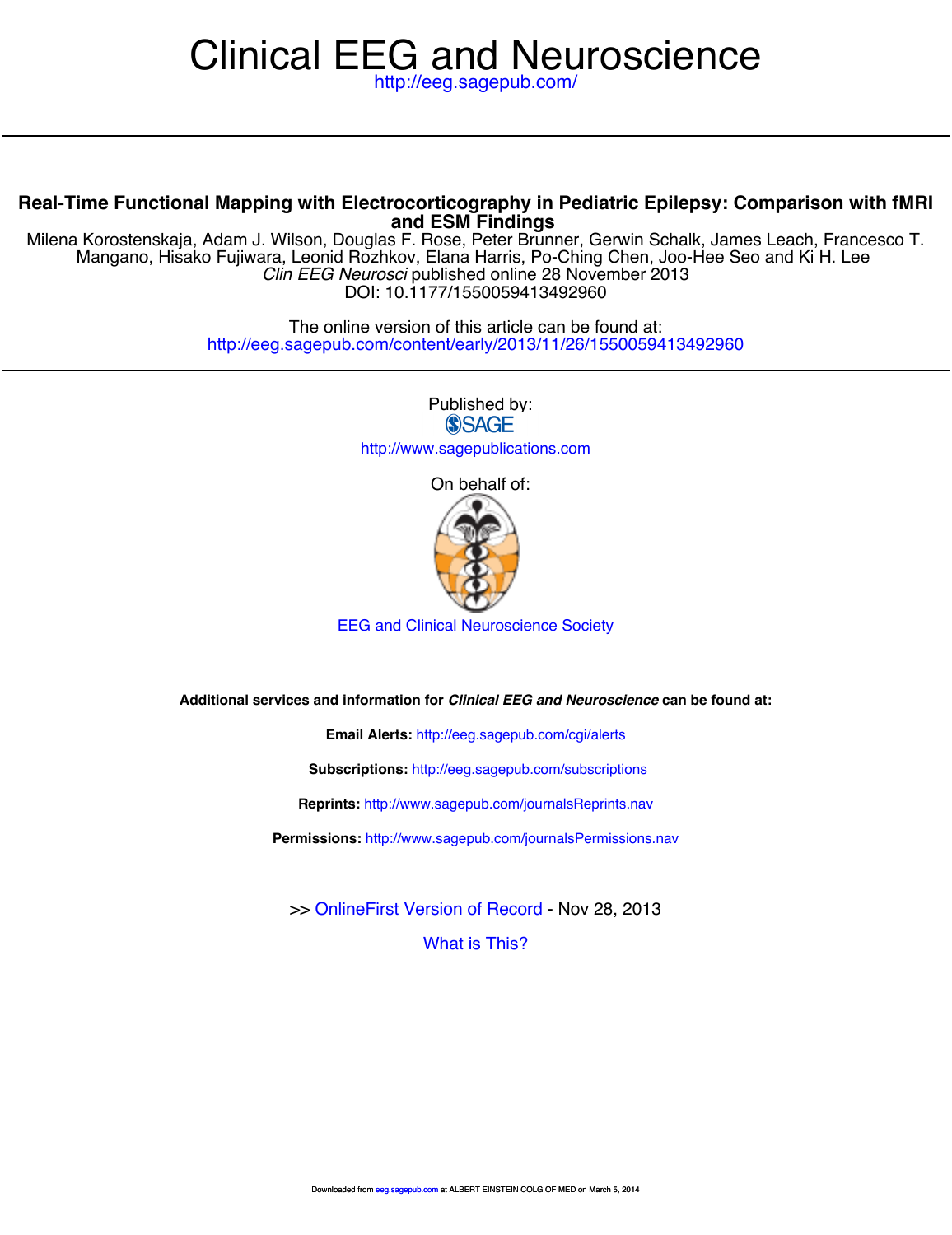# **Real-Time Functional Mapping with Electrocorticography in Pediatric Epilepsy: Comparison with fMRI and ESM Findings**

Clinical EEG and Neuroscience  $XX(X)$  1–7 © EEG and Clinical Neuroscience Society (ECNS) 2013 Reprints and permissions: sagepub.com/journalsPermissions.nav DOI: 10.1177/1550059413492960 eeg.sagepub.com (\$)SAGE

**Milena Korostenskaja<sup>l</sup>, Adam J. Wilson<sup>2</sup>, Douglas F. Rose<sup>3</sup>, Peter Brunner<sup>4</sup>,** Gerwin Schalk<sup>4</sup>, James Leach<sup>5</sup>, Francesco T. Mangano<sup>6</sup>, Hisako Fujiwara<sup>3</sup>, **Leonid Rozhkov<sup>3</sup> , Elana Harris7 , Po-Ching Chen1 , Joo-Hee Seo8 , and Ki H. Lee8**

#### **Abstract**

SIGFRIED (SIGnal modeling For Real-time Identification and Event Detection) software provides real-time functional mapping (RTFM) of eloquent cortex for epilepsy patients preparing to undergo resective surgery. This study presents the first application of paradigms used in functional magnetic resonance (fMRI) and electrical cortical stimulation mapping (ESM) studies for shared functional cortical mapping in the context of RTFM. Results from the 3 modalities are compared. A left-handed 13-year-old male with intractable epilepsy participated in functional mapping for localization of eloquent language cortex with fMRI, ESM, and RTFM. For RTFM, data were acquired over the frontal and temporal cortex. Several paradigms were sequentially presented: passive (listening to stories) and active (picture naming and verb generation). For verb generation and story processing, fMRI showed atypical right lateralizing language activation within temporal lobe regions of interest and bilateral frontal activation with slight right lateralization. Left hemisphere ESM demonstrated no eloquent language areas. RTFM procedures using story processing and picture naming elicited activity in the right lateral and basal temporal regions. Verb generation elicited strong right lateral temporal lobe activation, as well as left frontal lobe activation. RTFM results confirmed atypical language lateralization evident from fMRI and ESM. We demonstrated the feasibility and usefulness of a new RTFM stimulation paradigm during presurgical evaluation. Block design paradigms used in fMRI may be optimal for this purpose. Further development is needed to create age-appropriate RTFM test batteries.

#### **Keywords**

epilepsy surgery, pediatrics, functional mapping, functional magnetic resonance imaging (fMRI), brain–computer interface (BCI), SIGFRIED, electrocorticography (ECoG), cortical stimulation

Received November 14, 2012; revised April 23, 2013; accepted May 10, 2013

# **Introduction**

Functional cortical mapping is an essential part of epilepsy surgery programs. The gold standard for functional mapping of language and motor function remains ESM to inhibit selected functional processes.<sup>1</sup> Although the method is routinely used during evaluation prior to epilepsy surgery, it has several drawbacks, including the invasive nature of surgery, the risk of inducing seizures, long testing time, unpleasant sensations induced in patients (especially relevant for the pediatric population), and it is inhibiting normal physiological function, rather than measuring it. Many attempts have been made to perform functional mapping with noninvasive methods, such as fMRI.<sup>2</sup> Although fMRI has proven to be useful, especially in language mapping, and can provide real-time results, $3$  it is relatively expensive, time intensive, requires substantial technical expertise, and cannot be performed directly at a patient's bedside.

Recently, technologies have been developed that bridge neurophysiology and computational sciences. These technologies include brain–computer interfaces (BCIs), which analyze

1 Functional Brain Mapping and Brain-Computer Interface Lab, Center for Pediatric Research and Outcomes & Comprehensive Pediatric Epilepsy Center, Florida Hospital for Children, Orlando, FL, USA  $^2$ Department of Neurosurgery, University of Cincinnati, Cincinnati, OH, USA <sup>3</sup>Division of Neurology, Cincinnati Children's Hospital Medical Center, Cincinnati, OH, USA <sup>4</sup>The Wadsworth Center, New York State Department of Health, Albany, NY, USA <sup>5</sup>Division of Radiology, Cincinnati Children's Hospital Medical Center, Cincinnati, OH, USA 6 Department of Neurosurgery, Cincinnati Children's Hospital Medical Center, Cincinnati, OH, USA <sup>7</sup>Department of Child Psychiatry, Cincinnati Children's Hospital Medical Center, Cincinnati, OH, USA <sup>8</sup>Comprehensive Pediatric Epilepsy Center, Florida Hospital for Children, Orlando, FL, USA **Corresponding Author:** Milena Korostenskaja, Functional Brain Mapping and Brain-Computer Interface Lab, Center for Pediatric Research and Outcomes & Comprehensive Pediatric Epilepsy Center, Florida Hospital for Children, 601 [Rollins Street,](http://eeg.sagepub.com/) Orlando, FL 32803, USA. Email: milena.korostenskaja@gmail.com

Full-color figures are available online at http://eeg.sagepub.com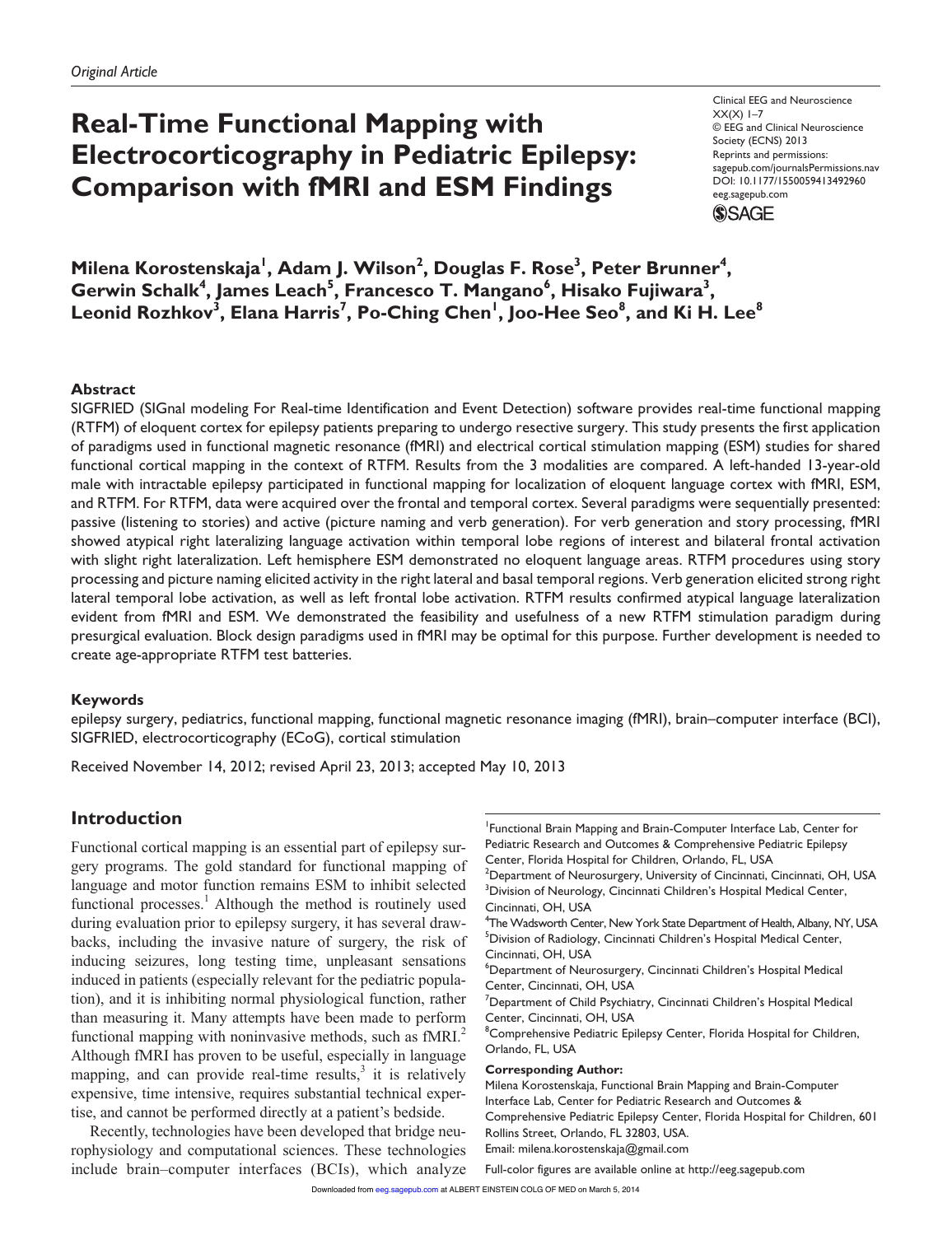changes in spontaneous cortical activation during execution of particular overt or covert tasks. BCI technologies have enabled RTFM of cortical function with minimal additional risk to patients. It does not require the inhibition of physiological processes, as with ESM, but measures normal physiological activity in response to various stimuli, such as sounds, pictures, or words. This novel method allows assessment of the larger neural network involved in the processing of relevant information instead of testing the inhibition of only a limited portion of the circuitry supporting the function, as in the case of ESM.

Whereas both RTFM and ESM procedures are invasive (i.e., they both use grids placed directly on the patients' brain), RTFM relies on interpretation of passively recorded brain signals rather than on stimulation that produce temporary lesions to actively disrupt brain function. RTFM provides an interpretation of physiological brain activation elicited by sound, spoken words or other natural stimuli.

The SIGFRIED software, developed for the generalpurpose BCI2000 system,<sup>4</sup> provides RTFM prior to resective brain surgery. SIGFRIED provides real-time bedside visualization of cortical activation during various passive and active tasks that the patient performs. Such mapping for localization of motor function in adults has been shown to be in substantial concordance with those produced using ESM.<sup>5</sup> It has also proven to be useful in intraoperative monitoring.<sup>6</sup>

Whether this novel methodology can be applied to pediatric epilepsy surgical patients, in particular for mapping their language function, was unknown. Moreover, the concordance between functional localization findings with RTFM, fMRI, and ESM has not been previously assessed. In our present study, we provide the first (*a*) assessment of the feasibility and methodological advantages of RTFM-based language mapping using BCI2000/SIGFRIED software<sup>7</sup> in a pediatric epilepsy surgical patient, (*b*) application of paradigms currently used in fMRI and ESM studies for functional cortical mapping in the RTFM context, and (*c*) comparison of the results of functional mapping from 3 different modalities— RTFM, fMRI, and ESM.

#### **Materials and Methods**

#### *Subject Description*

The Institutional Review Board of the Cincinnati Children's Hospital Medical Center (CCHMC), Cincinnati, Ohio approved the study protocol. The subject was a left-handed 13-year-old male with intractable epilepsy. His typical seizure consisted of right arm stiffening, hand fumbling, and staring. The patient underwent the standard CCHMC preoperative assessment in order to determine the epileptogenic area and eloquent cortex. The evaluation included a neuropsychological exam, seizure characterization by clinical semiology, long-term videoelectroencephalography (vEEG), MRI with epilepsy surgery protocol, ictal/interictal SPECT (single-photon emission computed tomography) with subsequent SISCOM (subtraction ictal



**Figure 1.** Schematic representation of subdural strip and grid placement for the patient after (A) first surgery with 24 bilateral contact strip placement and (B) second surgery with additional 56 contact grid placements on the left hemisphere (the total number of placed electrodes on both hemispheres is equal to 80). Strips and grids contacts are presented as colored dots on the 3-dimensional model of the brain surface.

SPECT co-registered with MRI), FDG-PET (positron emission tomography), MEG (magnetoencephalography), and fMRI.<sup>8</sup>

#### *Neuropsychological Evaluation*

A neuropsychologist performed the neuropsychological evaluation. On the Wechsler Intelligence Scale for Children, Fourth Edition (WISC-IV), the patient scored in the extremely low to average range on the following scales: Verbal Comprehension Index (VCI), Perceptual Reasoning Index (PRI), Processing Speed Index (PSI), Working Memory Index (WMI), and Full Scale IQ (FSIQ).

#### *Invasive EEG monitoring*

Invasive EEG monitoring was recommended, because the noninvasive evaluations revealed incongruent predictions of the suspected epileptogenic zones, and also implicated eloquent functional areas. For invasive monitoring, the patient underwent a 3-step surgical procedure. The goal of the first step was to better lateralize seizure activity. Six 4-contact subdural electrocorticographic (ECoG) strips were placed bilaterally on the anterior subtemporal, medial subtemporal, and posterior subtemporal cortical surfaces (24 electrodes; Figure 1A). After this subdural strip placement, the RTFM procedure was performed. Subsequent to determining that all seizures originated from the left temporal lobe, the second step of the surgery was placement of additional subdural grids (totaling 80 electrodes) that covered the left temporal lobe (Figure 1B, left view). The ESM procedure was performed after additional subdural grid placement. ECoG recordings revealed that the patient had the primary ictal onset in the left temporal lobe (left anterior/subtemporal) with the evolution to right temporal lobe.

# *Magnetic Resonance Imaging, Computed Tomography, and Electrocorticography Co-registration*

A 3-dimensional (3D) volumetric MRI scan performed at 3T [\(T1-weight](http://eeg.sagepub.com/)ed FFE 3D, isotropic 1 mm voxels) and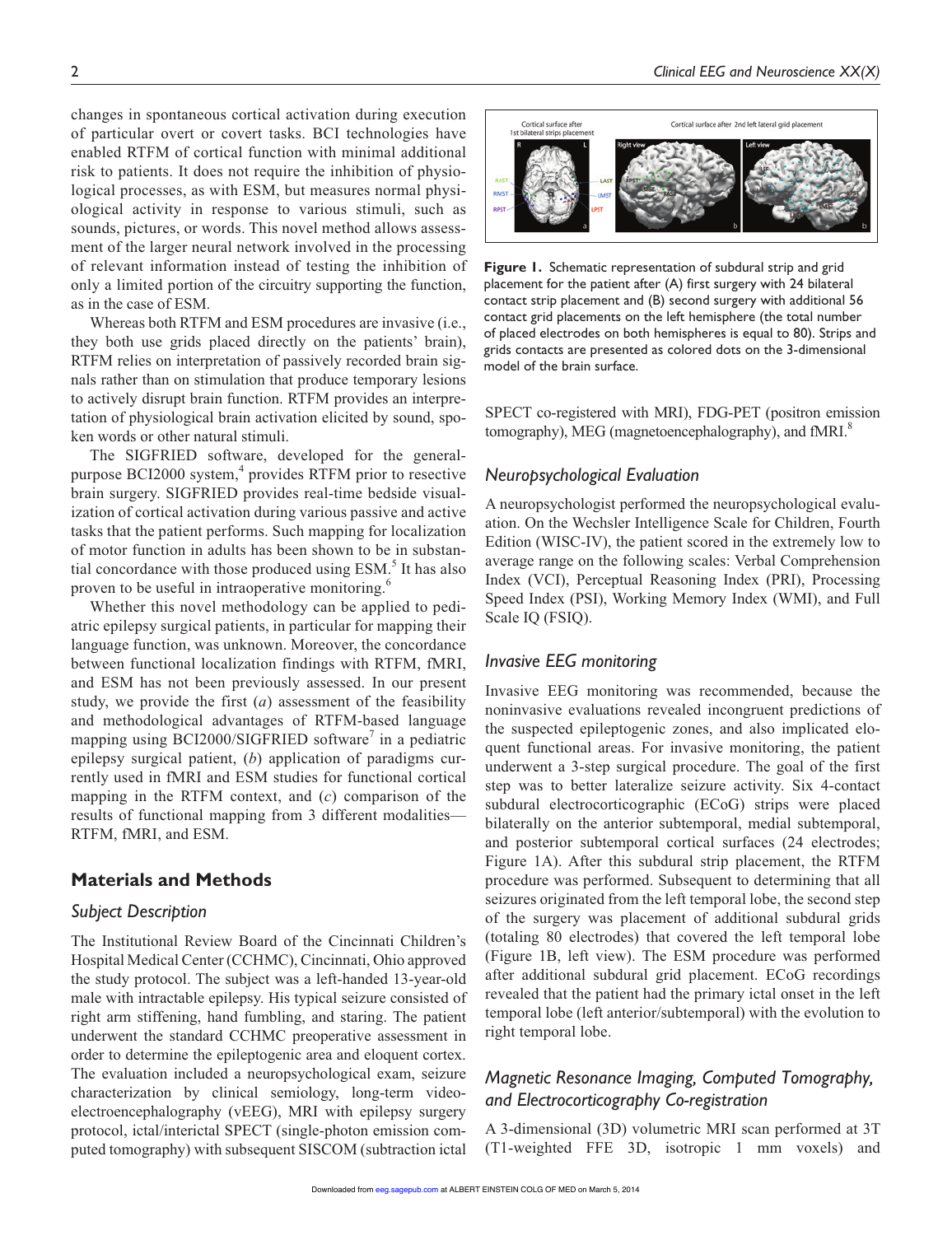#### Table 1. Tasks Presented During RTFM.<sup>a</sup>

| Tasks               |                                                                                                                                                                                                                                                                                                                                                                                                                                                              | <b>Mapping Methodology</b>   |     |      |
|---------------------|--------------------------------------------------------------------------------------------------------------------------------------------------------------------------------------------------------------------------------------------------------------------------------------------------------------------------------------------------------------------------------------------------------------------------------------------------------------|------------------------------|-----|------|
| <b>Task Name</b>    | <b>Task Description</b>                                                                                                                                                                                                                                                                                                                                                                                                                                      | <b>RTFM</b>                  | ESM | fMRI |
| Story<br>processing | Involved the auditory presentation of 5 simple stories, each composed of 10 sentences with<br>specifically formulated and complex syntactic constructions that engage multiple brain<br>regions. The control tasks were identical periods of temporally reversed speech (for fMRI)<br>and silent intervals (for RTFM). For this subject, 2 verb generation (finger tap) tasks, and I<br>story processing task (reversed speech) were performed <sup>11</sup> | + (first grid<br>placement)  |     |      |
| Picture<br>naming   | Pictures with simple objects (black on a white background) were presented to a subject, and<br>he was asked to name them covertly and overtly <sup>17</sup>                                                                                                                                                                                                                                                                                                  | + (first grid<br>placement)  |     |      |
| Verb<br>generation  | Involved the auditory presentation of a series of concrete nouns every 5 seconds. The patient<br>was instructed to covertly (silently) generate as many verbs associated with the noun as<br>possible. The control task was bilateral sequential finger thumb opposition (finger tapping)<br>cued by a target tone played every 5 seconds <sup>13</sup> (for fMRI) and silent intervals (for RTFM)                                                           | + (second grid<br>placement) |     |      |

Abbreviations: RTFM, real-time functional mapping; ESM, electrical cortical stimulation mapping; fMRI, functional magnetic resonance imaging.

<sup>a</sup> "+" indicates that the task was performed in the indicated modality and "−" indicates that it was not.

a high-resolution CT scan  $(512 \times 512$  matrix, 1-mm slice thickness) were carried out to precisely visualize the location of subdural electrodes on the brain surface. The MRI and CT were co-registered, and 3D segmentation of the brain surface and grid positions was performed using the v.10 AnalyzeDirect (Overland Park, KS).

# *Functional Mapping*

Three types of functional mapping were used to determine localization of eloquent motor and language cortex: fMRI, ESM, and RTFM.

*Functional Magnetic Resonance Imaging.* fMRI was performed using standardized paradigms for clinical evaluation at CCHMC.<sup>9</sup> The fMRI examination was performed on a Philips 3T Achieva scanner using standard block paradigms for language assessment (Table 1). The paradigms were reviewed with the subject prior to the exam performance. Image processing was performed using Brain Voyager QX (version 2.2.1.1650, Brain Innovations, Maastricht, Netherlands). Preprocessing included 3D motion correction, slice scan time correction, and spatial smoothing using a Gaussian filter (full-width at half  $maximum = 4 mm$ ). A general linear model logistic regression approach was used for statistical analysis. Co-registered interpolated activation maps were produced and overlaid onto isotropic 1-mm T1-weighted anatomic images using a mutual information algorithm, fine-tuned manually. Clinical statistical maps were made by real-time alterations of significance levels. Both verb generation runs were combined for final statistical analysis. Regions of interests (ROIs) for quantitative analysis were based on prior normative studies in both the frontal and temporal parietal regions.<sup>10</sup> Standard lateralization indices (LI) of activated voxels were calculated between each hemisphere in both the frontal and temporal–parietal regions for verb generation, and the temporal–parietal region of interest for story processing. LI of  $\leq$  -0.2 were deemed to represent

right hemispheric lateralization and  $LI \ge 0.2$  left hemispheric lateralization. Median statistical thresholds for LI calculation were  $P < .0007$  (qFDR  $< .05$ ) for story processing, and  $P <$ .00001 (qFDR < .05) for the combined verb generation paradigms.

*Electrical Cortical Stimulation Mapping.* ESM was performed for identification of language and motor cortex. Stimulations consisted of 5-second trains of 200-ms square-wave pulses of alternating polarity at 50 Hz applied to the adjacent electrode pairs, using an Ojemann Cortical Stimulator (Integra Life-Sciences Corporation, Plainsboro, NJ). Stimulation current intensities were progressively increased beginning at 2 mA to a maximum of 10 mA with 2-mA increments at each cortical site unless after-discharge activity was detected on ECoG. ESM of language functions consisted of picture naming (Table 1).

*Real-Time Functional Mapping.* Electrocorticography signals recorded from the grids were separated into 2 streams—for clinical recording and for RTFM research in order to ensure recording of the ECoG for seizures remained uninterrupted during our study procedure. For clinical purposes, ECoG signal acquisition was performed together with simultaneous video-recording with the 128-channel Stellate EEG system (Stellate, Quebec, Canada) at a sampling rate of 2000 Hz. For RTFM purposes, the data were acquired using g.USBamp devices (24 bit biosignal amplification unit, g.tec Medical Engineering GmbH, Graz, Austria) at a sampling frequency of 1200 Hz. The ground and reference scalp electrodes were applied to the mastoid, contralateral to the grid placement. BCI2000 with the SIGFIED module were used for signal processing and display visualization. The RTFM procedure was repeated twice—after first and second grid placements (Figure 1).

The SIGFRIED method is described in detail in Schalk et al<sup>7</sup> and Brunner et al.<sup>5</sup> Briefly, the SIGFRIED procedure first esti[mates the s](http://eeg.sagepub.com/)tatistical properties of the brain signals recorded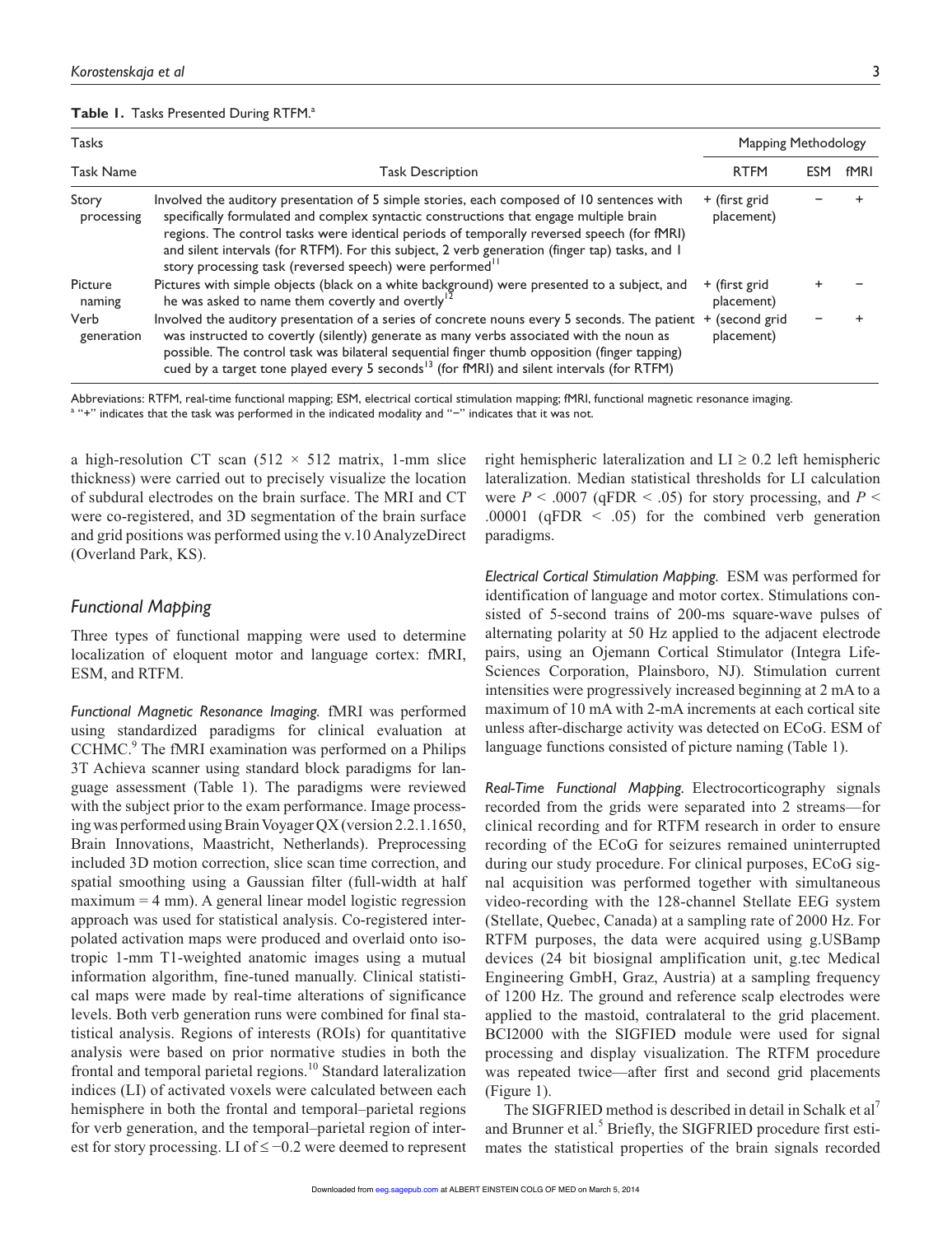during the resting condition. Using the resulting statistical model of the resting condition, it then estimates the likelihood that a new data point is produced by the resting signal distribution. The output of SIGFRIED is the negative log of that probability (so that resulting values are scaled to facilitate visualization). Thus, this output can be expected to be small for samples that are similar to those in the resting signal distribution, and large for samples that are different than those in the resting state distribution.

The following actions were performed during the real-time SIGFRIED procedure: First, the signal from each grid contact was re-referenced, using a common average reference filters. Then, for each grid contact and 500-ms period, the time series ECoG signal was converted into the frequency domain, using an autoregressive model with a model order of 120. Frequencies between 70 and 100 Hz (10 bins at 4-Hz bandwidth) were submitted to SIGFRIED. During online processing, SIGFRIED then used the established baseline model to calculate for each grid contact the likelihood that the signal at that grid contact was statistically different from the modeled baseline signals. This likelihood was calculated every 100 ms. Finally, for each grid contact and task, the distribution of the negative logtransformed likelihood values was further rereferenced to those values calculated during the resting period between the tasks by calculating the value of  $r^2$ , that is, the proportion of values that was accounted for by the task. This resulted in a value between 0 (not different) and 1 (very different) for each grid contact and task.

The results from the signal analyses described above were visualized in real-time using a topographic interface. The interface contained, for each task (ie, story processing), a display of the  $r^2$  values at each location. Each display contained one circle at each electrode's location. The size of each circle and its tint was proportional to the  $r^2$  value. Thus, a large red circle represented a large statistical difference between the corresponding task and rest, whereas a small black circle indicated a small statistical difference. The display corresponding to each task was autoscaled to the minimum and maximum *r* 2 value.

The subject sat in front of a screen and was instructed to relax and remain as still as possible. Baseline cortical activity was first recorded for 6 minutes. After that, several paradigms were consequently presented to the subject (Table 1). These included simple tasks that were presented passively, such as story processing (performed after first grid placement), and complex tasks that required the subject's active participation and response, such as picture naming (performed after first grid placement) and verb generation (performed after second grid placement procedure).

# **Results**

#### *Functional Magnetic Resonance Imaging*

fMRI revealed atypical language lateralization for both story processing and verb generation paradigms. For verb generation,



**Figure 2.** Results of left hemispheric electrical cortical stimulation mapping after second grid placement. Green: Tongue motor. Blue: Sensation of tongue thickness (tongue sensory), no aphasia. Testing of all other grid pairs, including all of the remaining LIF and LLT grid pairs, did not produce significant speech deficits. Yellow dots represent subdural electrodes.

at median thresholds, there was bilateral, symmetric inferior frontal activation, and more pronounced right lateralization of activation in the temporal parietal regions. LI in the inferior frontal ROI was −0.03, and within the temporal–parietal ROI, −0.94. For story processing, there was bilateral activation in the frontal lobes and more localized right lateralizing activation in the right temporal lobe along the superior temporal sulcus. Temporal–parietal ROI analysis at median statistical threshold resulted in an LI of −0.86. Overall, fMRI results were concordant for right hemispheric lateralization for temporal–parietal language ROI with both paradigms, and indeterminate (but slightly right lateralizing) for frontal lobe language ROI with verb generation.

# *Electrical Cortical Stimulation Mapping*

ESM in the left hemisphere demonstrated no eloquent language areas. We observed no significant arrest or interruption of speech responses with ESM during the picture-naming task on either left temporal or frontal expected language areas (Figure 2).

# *Real-Time Functional Mapping*

The RTFM procedure was well tolerated by the patient. Most stimuli paradigms elicited some degree of cortical activation. With the first grid coverage, story processing as well as picture naming elicited activity in the right lateral and basal temporal regions (Figure 3). After the second grid coverage, verb generation task demonstrated atypical language activation, evident in strong right temporal lobe activation together with left frontal lobe activation (Figure 4). RTFM results, indicating atypical [right hemis](http://eeg.sagepub.com/)phere dominance for language, correlated well with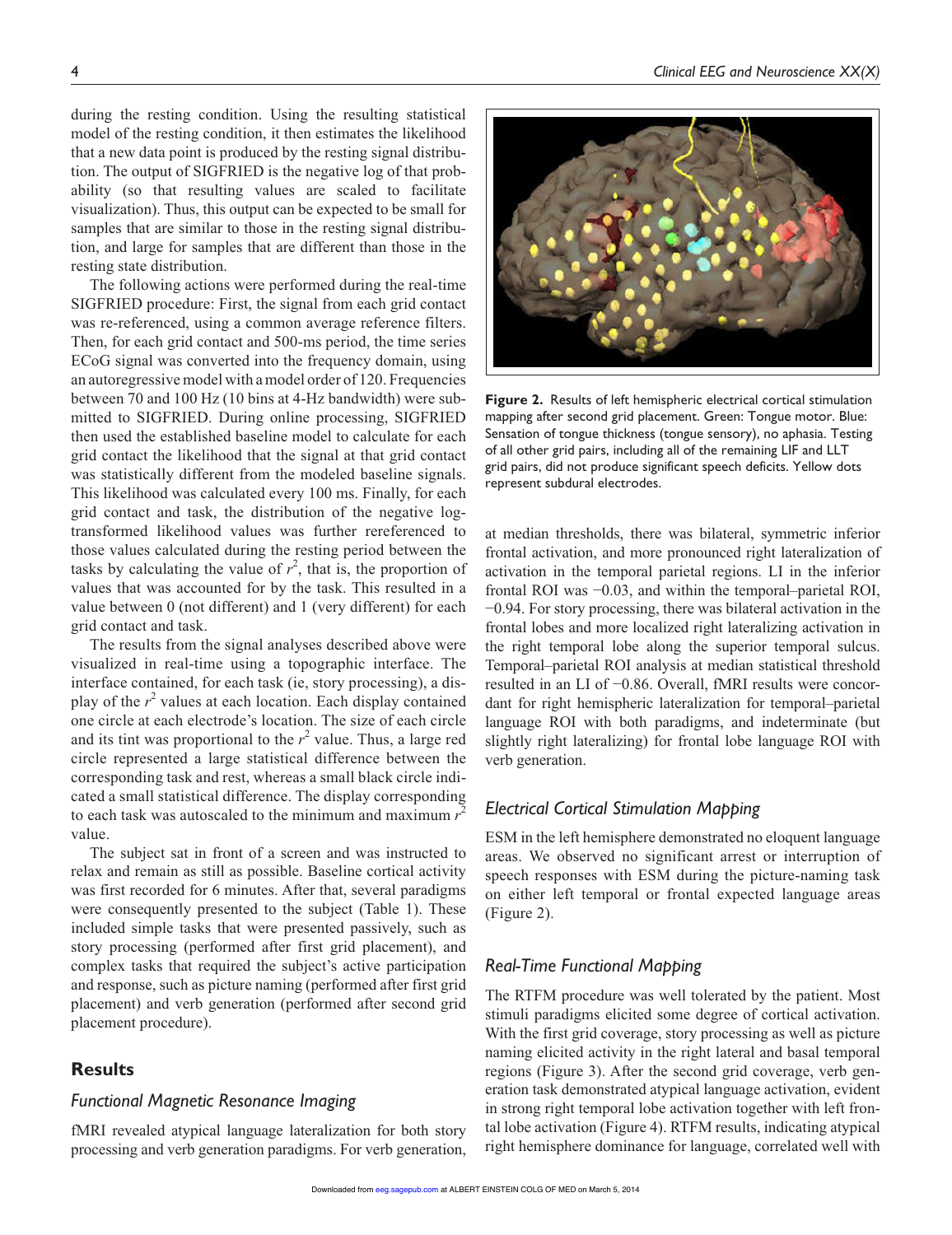

**Figure 3.** Cortical language activation in epilepsy patient: (A) Results of RTFM recording performed after first grid placement procedure. Cortical RTFM activation maps indicate right-sided language laterlization elicited during picture naming and story processing task. The RTFM responses are maximal in the right lateral and basal temporal regions (locations with significant levels of activation are presented as large red circles; grid placement locations are indicated as red, green, and blue dots); (A1) indicates the response recorded from the grids in real time; (A2) indicates the same response overlaid off-line on the 3-dimensional model of the patient's brain. (B) fMRI activation maps with verb generation and story processing tasks (locations with significant levels of activation are indicated in orange; grid placement locations are indicated as yellow dots). "L" is indicates left hemisphere and "R" indicates right hemisphere.

right-lateralizing fMRI results (as well as indirect ESM results indicating possible right-hemisphere dominance for language). RTFM results for verb generation, after the second grid placement, also were in line with the RTFM results for story processing and picture naming obtained after the first grid placement.

# **Discussion**

We observed right-hemisphere lateralizing language function as directly evidenced from fMRI and RTFM and indirectly from ESM. Such interhemispheric language function



**Figure 4.** Cortical language activation elicited during verb generation task in epilepsy patient: (A) RTFM activation maps recorded after second grid placement procedure; (A1) represents 3-dimensional model of the brain with off-line over laid activation maps, indicated in picture A2. (B) fMRI activation maps for right and left cerebral hemispheres.

reorganization observed in our studied patient is a common phenomenon in patients with left lateralized epilepsy focus.<sup>14</sup> The transfer of language function occurs both intra- and interhemispherically in chronic epilepsy patients, especially when left hemisphere epilepsy develops at an early age.<sup>15</sup> This leads to impairment in nonverbal functions ("crowding" phenomenon),  $16-19$  as well as deficits in verbal intellectual abilities<sup>20</sup> and academic skills (both reading and spelling). $^{21}$  Identifying these changes is of highest priority for epilepsy surgery, as this identification may guide the surgery and consequently improve the likelihood of favorable language functioning after the surgery. In our study, RTFM confirmed abnormal language lateralization evident directly from fMRI data and indirectly from ESM. This case shows that RTFM may correctly identify atypical language lateralization with language transfer from the left to the right hemisphere in patients with chronic epilepsy, which can be due to the presence of pathologic tissue in the language dominant hemisphere. Our study indicates a potential for the RTFM technique to be applied in intraoperative surgical practice in pediatric patients for fast and reliable language mapping complimentary to intraoperative ESM.

Although the use of RTFM has many advantages, its potential future clinical role, in particular with respect to ESM , is still somewhat unclear. In its emerging clinical use, RTFM is usually employed prior to ESM. Its results are then used to inform and optimize ESM. More specifically, at present the final clinical determinations are still made using ESM,, but RTFM testing is typically useful for choosing cortical sites of lower priority for ESM. This approach may reduce the time of ESM stimulation and, consequently, the possible number of seizures elicited during ESM. This is particularly important for [children, w](http://eeg.sagepub.com/)ho have low tolerance for ESM.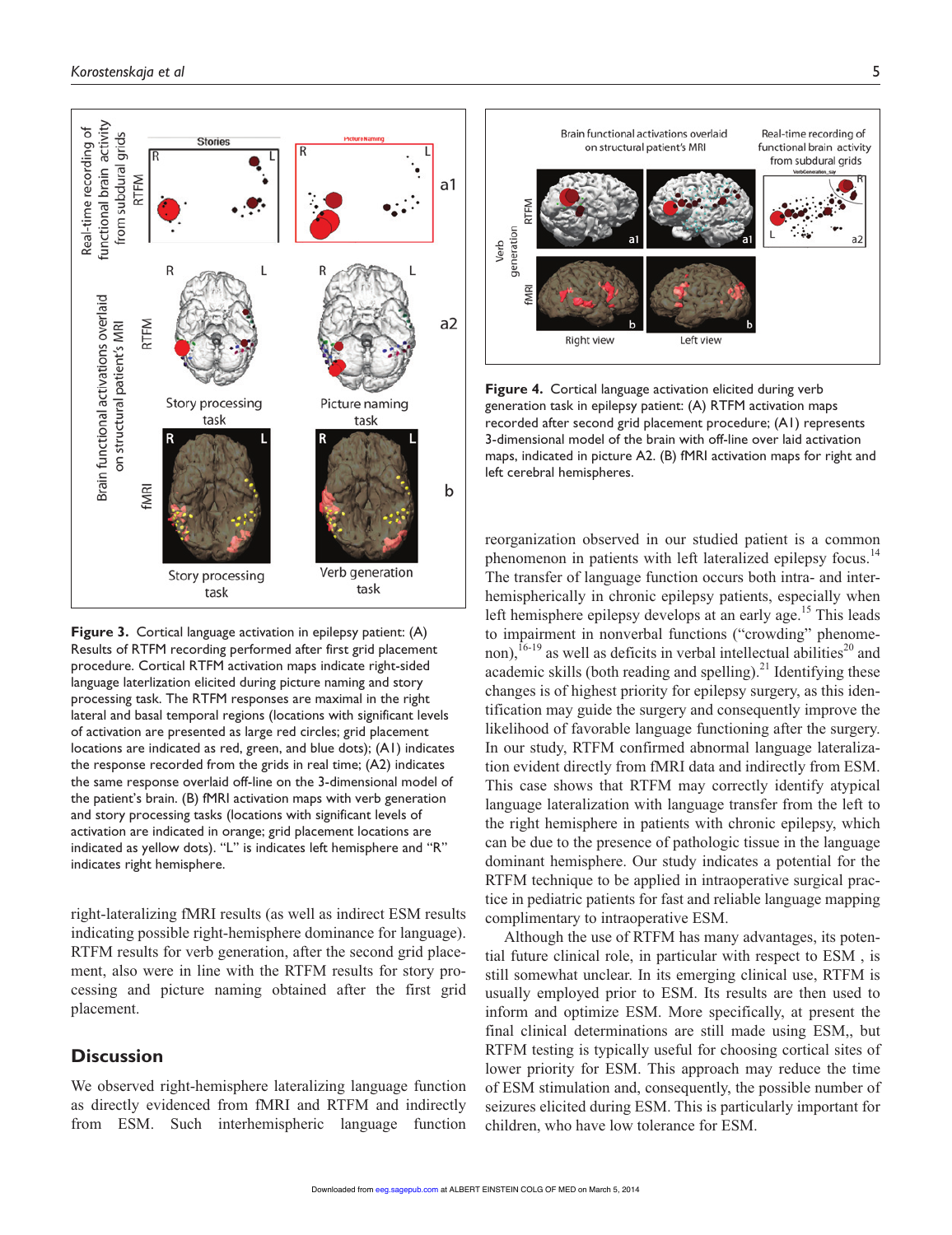If used alone, one of the most obvious benefits of RTFM would be reduction of time and concomitant increase in cost effectiveness of the presurgical workup. The ESM procedure uses 2 electrodes at a time to create a "lesion" between these 2 locations and observe possible change in function in this particular cortical area. Working with children, we can tell that "mapping" the cortical area located under 128 contacts (pretty standard coverage for children undergoing evaluation for epilepsy surgery in Florida Hospital for Children) may take up to 6 to 8 hours. At the same time, the full evaluation of complete language, motor and sensory function while using RTFM with several repetitions rarely exceeds 2 hours. In general, the results of RTFM are provided within just a few minutes. Importantly, activation under electrodes localized with RTFM is seen as a whole network, whereas ESM provides only single location results after each consecutive stimulation.

RTFM also has more flexibility for presenting language tasks for both receptive and expressive language function than ESM. This is because during RTFM, patients can provide responses within a broader time frame than during ESM, which is restricted in time by electric pulse duration. As a result, additional areas of the brain might be found to be involved in language function than those determined by ESM. Flexibility to present stimuli in time are especially important for mapping language function in children and low-functioning individuals, who need more time to process information and do not have the capacity to respond within the stringent time required by ESM.

As in other imaging modalities (fMRI, MEG), it is of great importance for RTFM testing to use appropriate stimulation batteries. In a previous study by Schalk et al, $^7$  which concentrated on methodological developments of RTFM technique with SIGFRIED software, vertical cursor movement controlled with motor cortical ECoG activity toward the vertical position of a target was used to identify and assess motor cortex. In another study, Brunner et  $al<sup>5</sup>$  employed alternating sequences of repetitive movements of the tongue (protrusion and retraction), and movements of the hand (opening and closing), and resting – similar to those used in ESM protocols. Roland et  $al^{22}$ used recitation of the alphabet for one of the patients and a part of the Pledge of Allegiance for another one. However, no studies using specific controlled tasks, investigating different aspects of language functions necessary for presurgical evaluation, have been performed. Moreover, none of the paradigms targeted the pediatric population. We used specific test batteries to localize expressive (picture naming, verb generation) and receptive (story processing) language functions. Block design allowed us a close comparison with fMRI findings.

In the future, specific language stimuli corresponding to the cognitive functioning level of the study participant must be developed for RTFM purposes. Future studies may choose to address other important functions, for example, executive, cognitive and emotion-related circuitry, with appropriate, validated, behavioral paradigms, such as recognition of emotions in faces.

# **Conclusions**

Our case study suggests that RTFM appears to be feasible for functional cortical mapping, especially for determining language lateralization in pediatric epilepsy surgery patients. RTFM results confirmed abnormal language lateralization evident from fMRI and ESM. Compared with ESM, RTFM is less likely to induce a seizure, does not interrupt ECoG recording of spontaneous seizures, and provides (*a*) real-time (bedside) visualization of cortical functional activation, (*b*) broad selection of stimulation paradigms, (*c*) opportunity to study patients without requiring active participation (e.g., story processing task), and (4) functional testing soon after grid placement while antiepileptic drugs lowered.

We demonstrated possibilities for new stimulation paradigm implementation of RTFM in presurgical evaluation. A number of different stimuli can be used, and block design paradigms may be optimal. Further development is needed to create ageappropriate paradigm batteries for RTFM.

#### **Declaration of Conflicting Interests**

The author(s) declared no conflicts of interest with respect to the research, authorship, and/or publication of this article.

#### **Funding**

This study was supported by the internal funds of the Division of Neurology at Cincinnati Children's Medical Center as well as Center of Research and Outcomes at Florida Hospital for Children.

#### **References**

- 1. Gallentine WB, Mikati MA. Intraoperative electrocorticography and cortical stimulation in children. *J Clin Neurophysiol*. 2009;26:95-108.
- 2. Mehta AD, Klein G. Clinical utility of functional magnetic resonance imaging for brain mapping in epilepsy surgery. *Epilepsy Res*. 2011;89:126-132.
- 3. Kesavadas C, Thomas B, Sujesh S, et al. Real-time functional MR imaging (fMRI) for presurgical evaluation of paediatric epilepsy. *Pediatr Radiol*. 2007;37:964-974.
- 4. Schalk G, McFarland DJ, Hinterberger T, Birbaumer N, Wolpaw JR. BCI2000: a general-purpose brain-computer interface (BCI) system. *IEEE Trans Biomed Eng*. 2004;51:1034-1043.
- 5. Brunner P, Ritaccio AL, Lynch TM, et al. A practical procedure for real-time functional mapping of eloquent cortex using electrocorticographic signals in humans. *Epilepsy Behav*. 2009;15:278-286.
- 6. Leuthardt EC, Miller K, Anderson NR, et al. Electrocorticographic frequency alteration mapping: a clinical technique for mapping the motor cortex. *Neurosurgery*. 2007;60:260-270.
- 7. Schalk G, Leuthardt EC, Brunner P, Ojemann JG, Gerhardt LA, Wolpaw JR. Real-time detection of event-related brain activity. *Neuroimage*. 2008;43:245-249.
- 8. Seo JH, Holland K, Rose D, et al. Multimodality imaging in the surgical treatment of children with nonlesional epilepsy. *Neurology*. 2011;76:41-48.
- 9. Leach JL, Holland SK. Functional MRI in children: clinical and [research](http://eeg.sagepub.com/) applications. *Pediatr Radiol*. 2010;40:31-49.